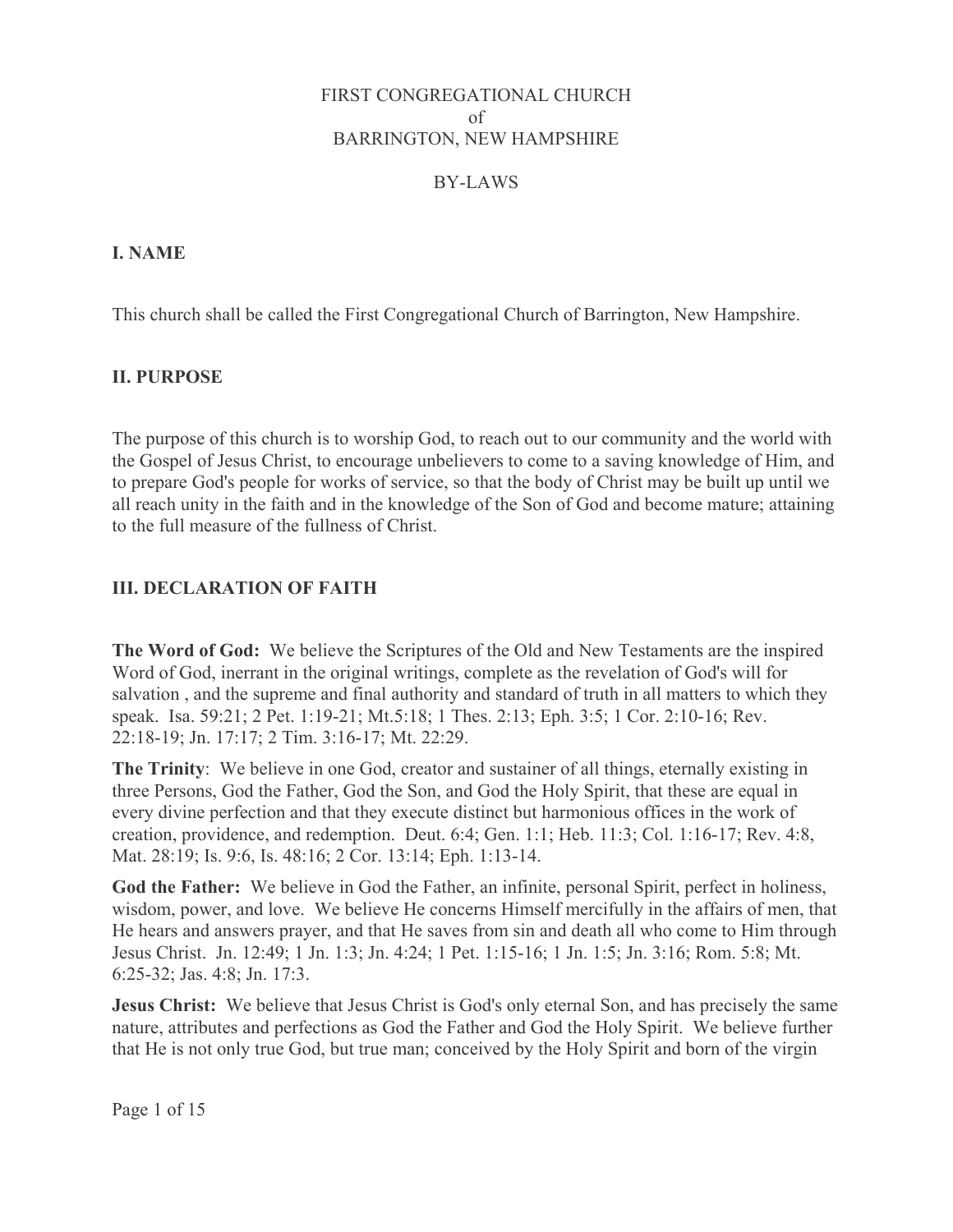Mary. We also believe in His sinless life, His substitutionary atonement, His bodily resurrection from the dead, His ascension into heaven, His priestly intercession on behalf of His people, and His personal, visible, premillennial return from heaven. Jn. 1:1, 14, 17:5; Heb. 1:3; Jn. 8:58; Col. 2:9; Heb. 1:8; Phil. 2:5-7; Lk. 1:35; Mt. 1:18; Heb. 4:15; 1 Pet. 1:18-19; Mt. 28; Acts 1:9; Heb. 9:24; Rev. 19, 20.

Holy Spirit: We believe the Holy Spirit has precisely the same nature, attributes, and perfections as God the Father and God the Son. We believe in His personality, and His work in regeneration, sanctification, and preservation. His ministry is to glorify the Lord Jesus Christ, to implement Christ's work in redeeming the lost, and to empower the believer for Godly living and service. Jn. 16:7-11; Titus 3:5; Jn. 3:3-8; 1 Cor. 6:11; Rom. 15-16; Eph. 4:30; 2 Cor. 1:22; Jn.  $16:13-15.$ 

**Man:** We believe God created man, male and female, in the image of God and free from sin. However, because of Adam's choice to willfully disobey God, man is now a sinner by nature and choice and is therefore spiritually dead. Gen. 1:27; Eph. 4:23-24; Gen. 1:26, 31; Rom. 5:12, 14, 19; Rom. 3:23; Eph. 2:1.

Salvation: We believe in salvation by grace through faith in Jesus Christ. We further believe that this salvation is based upon the sovereign grace of God, and was purchased by Christ on the cross, and is received by man through faith, apart from any human merit, works, or ritual. We believe that saving faith includes a recognition of and a repentance from sin. We further believe salvation results in righteous living, good works, and proper social concern. Eph. 2:8-9; Jn. 14:6; Rom. 5:8; Lk. 13:5; 2 Pet. 3:9; Eph. 2:10; Jas. 2:14-26.

The Church: We believe that the Church is the spiritual body of which Christ is the head. We believe that the true Church is composed of all persons who through faith in Jesus Christ, have been regenerated by the Holy Spirit. We believe that this Church has many local assemblies whose members have made a credible confession of faith, sought baptism, and have associated themselves for worship, for instruction, for evangelism, and for service. We believe the ordinances of the local church are believer's baptism and the Lord's Supper. We also believe in the interdependence of local churches and the mutual submission of believers to each other in love. Eph. 2:14-16; Eph. 5:23; Mat. 28:19-20; Acts 2:41-42; Titus 3:5; 1 Cor. 1:2; Heb. 10:25; Acts 2:41; Acts 18:8; Jn. 3:23; Lk. 22:19; Eph. 5:21.

**Christian Conduct:** We believe that the supreme task of every believer is to glorify God in his life; that his conduct should be blameless before the world and in accordance with the authority of the Scriptures of the Old and New Testaments and that he should seek to realize for himself the full stature of maturity in Christ. Ecc. 12:13-14; Jn. 14:21; 1 Pet. 1:14-16; 2 Tim. 3:16; Rom.  $2:17-24$ ; Eph. 4:11-12.

**Last Things:** We believe in the bodily resurrection of all persons who ever lived, both those saved by Jesus Christ and those who are not; and the eternal, conscious existence of all persons, in heaven or hell. Those who are not saved will endure eternal torment in the endless lake of fire with Satan and his angels. Those who are saved will enjoy eternal joy and happiness in the presence of God. We believe God will reward each believer according to his or her works here on Earth. 1 Cor. 15:20-58; Mat. 25:31-46; Rev. 20:6-15; Rev. 14:9-13; 1 Cor. 3:10-15; Rev.  $22:12.$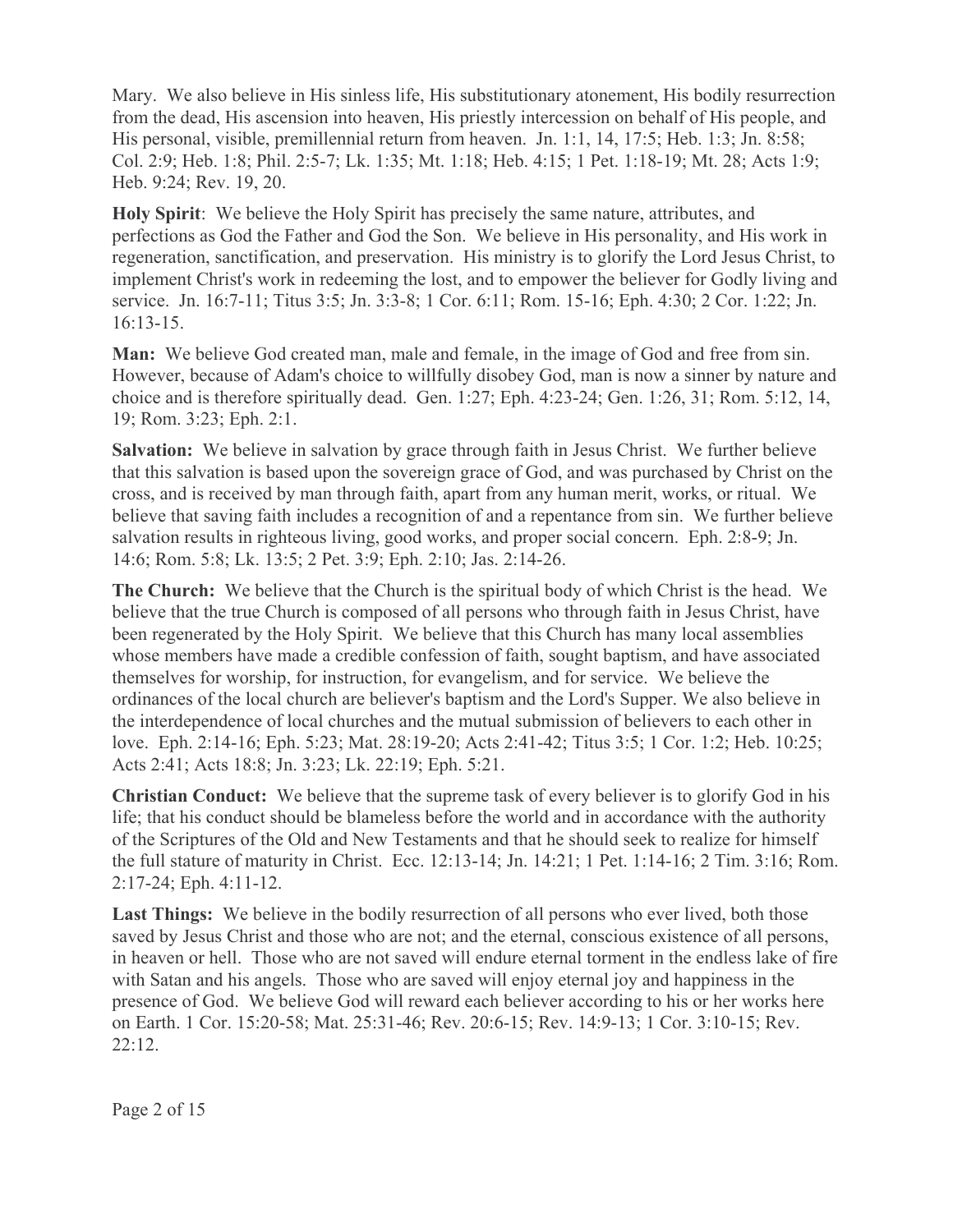# **IV. GOVERNMENT**

The authority of this church is vested in the Corporate Members, subject at all times to the final authority of Scripture. The Corporate authority shall be delegated to the following permanent offices in accordance with these by-laws:

- $\bullet$ The Elder Team:
- $\bullet$ The Deacons.

These leaders come under the general oversight of the Elder Team.

We hold to the autonomy of the local church and its independence from ecclesiastical control. This local church may, at its discretion, enter into an affiliation with a Bible-believing, Christ-centered, congregational association.

# **V. MEMBERSHIP**

## **Section A: Qualifications & Description of Membership**

General Qualifications: Membership of this church shall be composed of believing individuals who publicly claim their personal salvation through faith in the Lord Jesus Christ, who have been publicly baptized, who manifest the fruit of a true Christian life by their conduct, who subscribe to the aforementioned Declaration of Faith, and who are willing to support the church by their prayers, service, contributions, and attendance to the best of their ability.

Non-voting Member: Any person who has reached their thirteenth birthday and has not reached their eighteenth birthday, may apply for and be granted Non-Voting Membership in the church after satisfying all the requirements detailed in the paragraph entitled "General Qualifications". and completing the procedures pertaining to membership outlined in subsequent paragraphs. 1) Non-voting Members may attend and participate in business meetings of the church, but may not make motions or vote in these meetings. 2) They are privileged to serve on committees, except as noted in other sections of these By-laws. 3) They may not serve as Chair in any committee. 4) Non-voting Members agree to be subject to the responsibilities of and discipline of Christian conduct outlined in subsequent paragraphs of these By-laws. Non-voting Members are expected to apply for Corporate Member status as they approach their eighteenth birthday.

**Corporate Member:** Any member who has reached their eighteenth birthday may apply for and be granted Corporate Membership after satisfying all the requirements detailed in the paragraphs entitled "General Qualifications" and completing the procedures pertaining to Corporate Membership outlined in subsequent paragraphs. Persons who are seventeen years of age, and are within three months of their eighteenth birthday, may apply for Corporate Membership, follow the procedures for Corporate Membership, and be accepted as Corporate Members, effective on their eighteenth birthday. Corporate Members may serve in office or committee for which they are qualified to serve. Corporate Members have one vote in all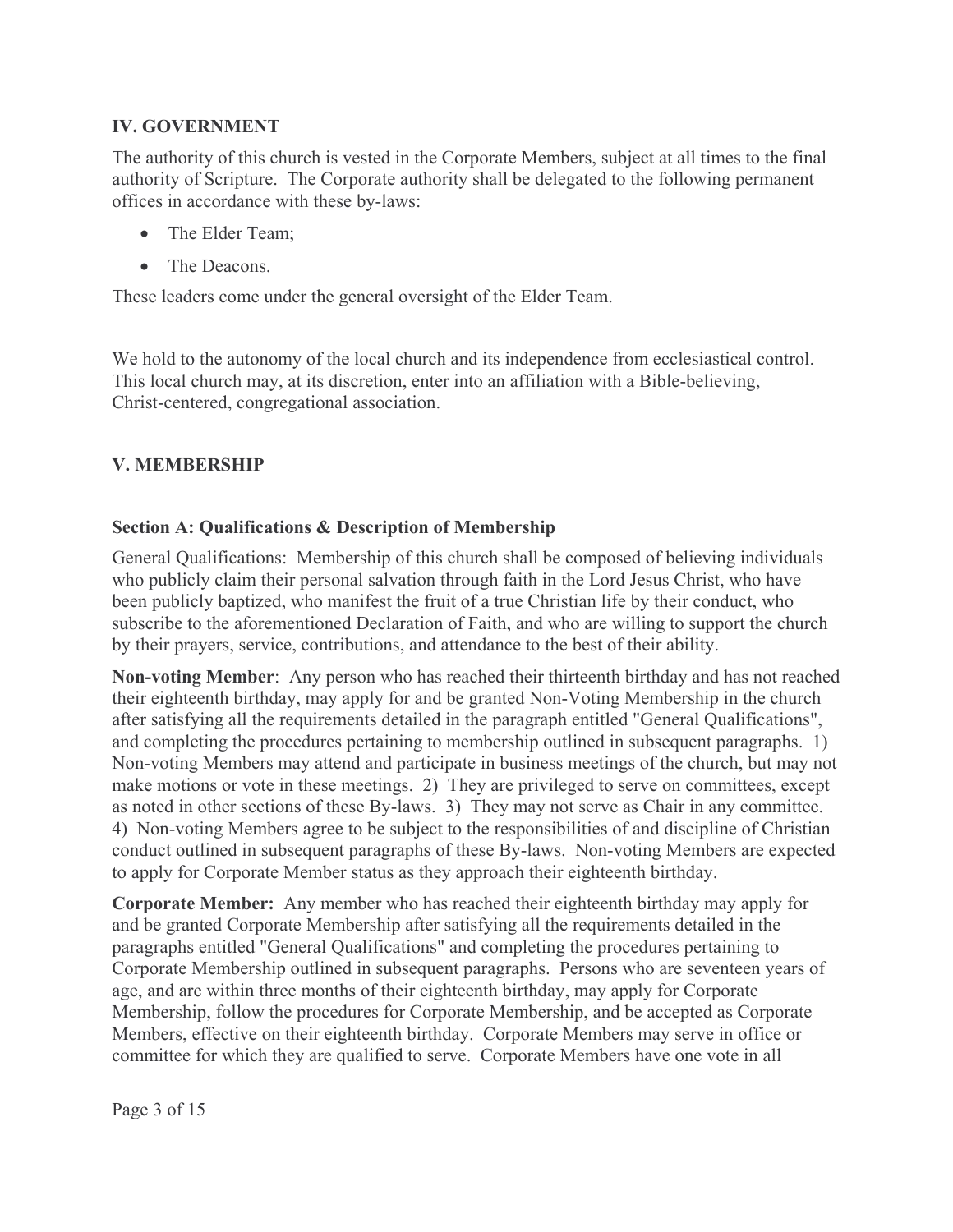business meetings of the church. Corporate Members agree to be subject to the responsibilities and discipline of Christian conduct

outlined in subsequent paragraphs of these By-laws.

**Inactive Member:** Any member who joined the Church prior to October 25, 1992, when these requirements for membership were adopted, who willingly does not participate in the life of the Church, is not under Church discipline for erroneous doctrine or behavior, yet wishes to still be listed on the membership roll, may be placed on inactive status by the Elder Team. Inactive members do not have any vote, may not serve as an officer of the Church, and are not considered when determining whether a quorum exists for any business meeting of the Church. The Elder Team, at its sole discretion, may choose to make a corporate member an inactive member rather than removing them from membership under the provisions of Article V, Section 4, *Absence*. As with removal from membership, the Elder Team shall make reasonable efforts to contact the person being considered for inactive status prior to placing them in this status.

Any inactive member who wishes to change back to full corporate membership may do so by being active, to the best of their ability, in Church activities for 6 consecutive months, and must meet all the current qualifications for corporate membership, and follow the procedure for membership put forth in Article V, section 2, *Procedure for Membership*. Inactive members who are restored do so under these by-laws, so they may not revert to inactive status.

### **Section B: Procedure for Membership**

All applications for membership shall be made to any member of the Elder Team. The applicant shall be given a copy of the By-laws and shall attend church-information classes using materials relating to the doctrine and policies of the church.

After the applicant has completed the information classes, the applicant shall meet with the Elder Team during which time he will give personal testimony of salvation through faith in the Lord Jesus Christ, and evidence of his understanding of, and agreement with, the By-laws of this church.

At least one week before the applicant is recommended at the business meeting, the name of the applicant shall be publicized in the warrant calling the business meeting. If any member has a valid reason for objecting to the receiving of any applicant into the church, he shall immediately appear before the Elder Team and give Scriptural reasons for his objections. The validity of these objections shall be considered by the Elder Team.

All satisfactory candidates shall be recommended by the Elder Team at any called business meeting of the church for approval and admission. He shall be accepted into membership by a 9/10ths vote by the members present. The applicant shall not be present in the meeting when the application is being considered.

During his time of service, each Pastor and his wife shall be members of the church.

Page 4 of 15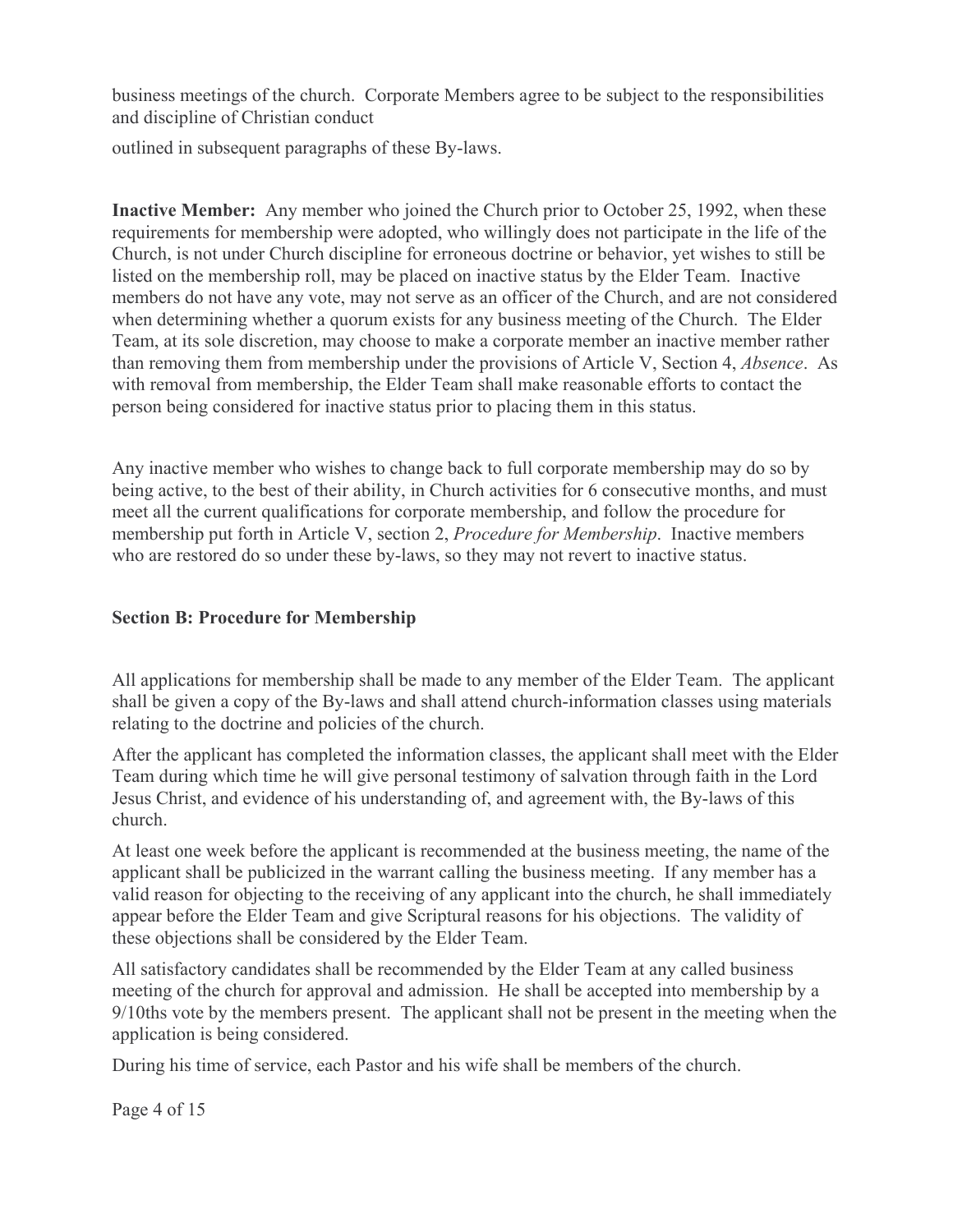Candidates for membership shall be encouraged to give a testimony at the service in which they are publicly welcomed.

## **Section C: Conduct and Duty**

Regular attendance at the services of the church, daily reading of the Bible, private and family devotions, personal and public testimony, and the winning of others to Christ are urged upon each member. It shall be the sacred duty of parents to provide Christian instruction for their children. Each member shall consider it his sacred duty and privilege to make full use of his talents for the Lord's service whenever opportunity affords.

All members are encouraged to remember each other in prayer, to aid each other in sickness and distress; and to be courteous in speech and slow to anger (1Peter 3:9; Galatians 6:2).

Each member is called upon to heed the admonitions of the Lord: "Do not love the world or the things of the world", and "Do not be conformed to this world but be transformed by the renewal of your mind that you may prove what is the good and acceptable and perfect will of God." He should be "an example in speech and conduct, in love, in faith, in purity" (1 John 2:15; Romans 12:2; 1 Timothy 4:12). He is expected to abstain from any act or practice, which may be harmful in its influence or a stumbling block to the weak.

Erroneous Doctrine and Behavior: Anyone who is associated with the church who embraces, promotes, or practices any doctrine or public behavior that is contrary to the Declaration of Faith or clear Scriptural teachings, shall be disciplined in love according to the Word of God, with the intent to instruct and restore the errant Christian brother or sister.

### **Section D: Absence**

Every reasonable effort will be made to establish active Christian fellowship with the missing member. Members who do not actively participate in or communicate with the church concerning their spiritual life and interests in the Lord's work for an extended period of time may be removed from the membership. The Elder Team will evaluate each situation on an individual basis.

### **Section E: Withdrawal and Removal**

Any member who wishes to withdraw from the church shall submit his request to the Elder Team in writing. The request shall be considered and acted upon, and shall be reported to the church at the next Annual Business Meeting.

Members who pass on to be with the Lord shall be removed from the membership list. They shall be remembered to the church at the next Annual Business Meeting.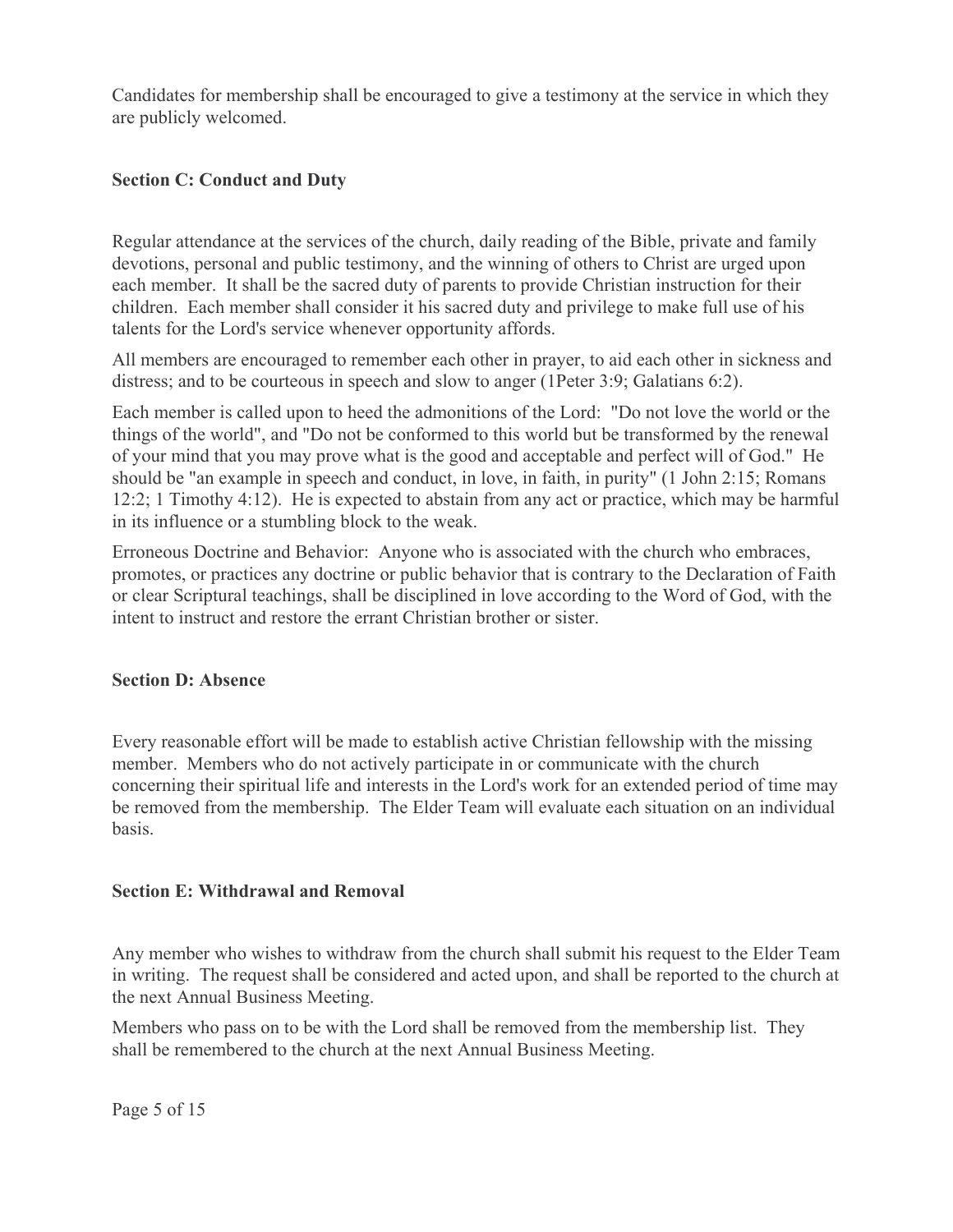Disciplinary Removal: In the case of erroneous doctrine or behavior, a member may be removed from membership as part of the disciplinary process described elsewhere in these By-laws.

## **Section F: Discipline and Restoration**

Guiding Principles: The Scriptural intent of church discipline is to correct erroneous behavior or doctrine and restore members to full and wholesome fellowship with the church body. If any member shall conduct himself in a manner which, in the studied opinion of the Elder Team is not in accordance with Scriptural principles and the Declaration of Faith and the By-laws of this church, and for which he does not show evidence of repentance, he shall be interviewed and counseled by the Elder Team after the manner clearly indicated in the Word of God (Matthew 18:15-17; Galatians 6:1).

If, after the interview process, the member chooses to continue in an unrepentant condition, the Elder Team shall, with urgency, meet to decide appropriate disciplinary action or actions for the particular case, including disciplinary removal from membership of the church.

Any person, after being removed from the membership, and should later repent and desire to rejoin the church, would apply according to Article V, Section B.

Any person removed, withdrawn, or deprived of membership, except by death, shall be notified by letter by the Deacon of Records.

# **VI. CHURCH POLITY**

### **Section A: The Elder Team**

# 1. Purpose of the Elder Team

The purpose of the Elders is to shepherd the Church body as a whole, including:

- providing for the spiritual care of the individual members of the Church.
- providing oversight  $&$  direction for all the ministries of the Church,
- insuring the Purpose of the Church, as outlined in Article II, is carried out.

# 2. Responsibilities of the Elder Team

The Elders shall be known collectively as the Elder Team.

The Elder Team shall exercise its responsibility for shepherding and for the spiritual care of the church body by providing Biblical counseling, teaching, preaching, discipleship training, worship opportunities, evangelistic outreach ministries, and Christian leadership development for the members of the Church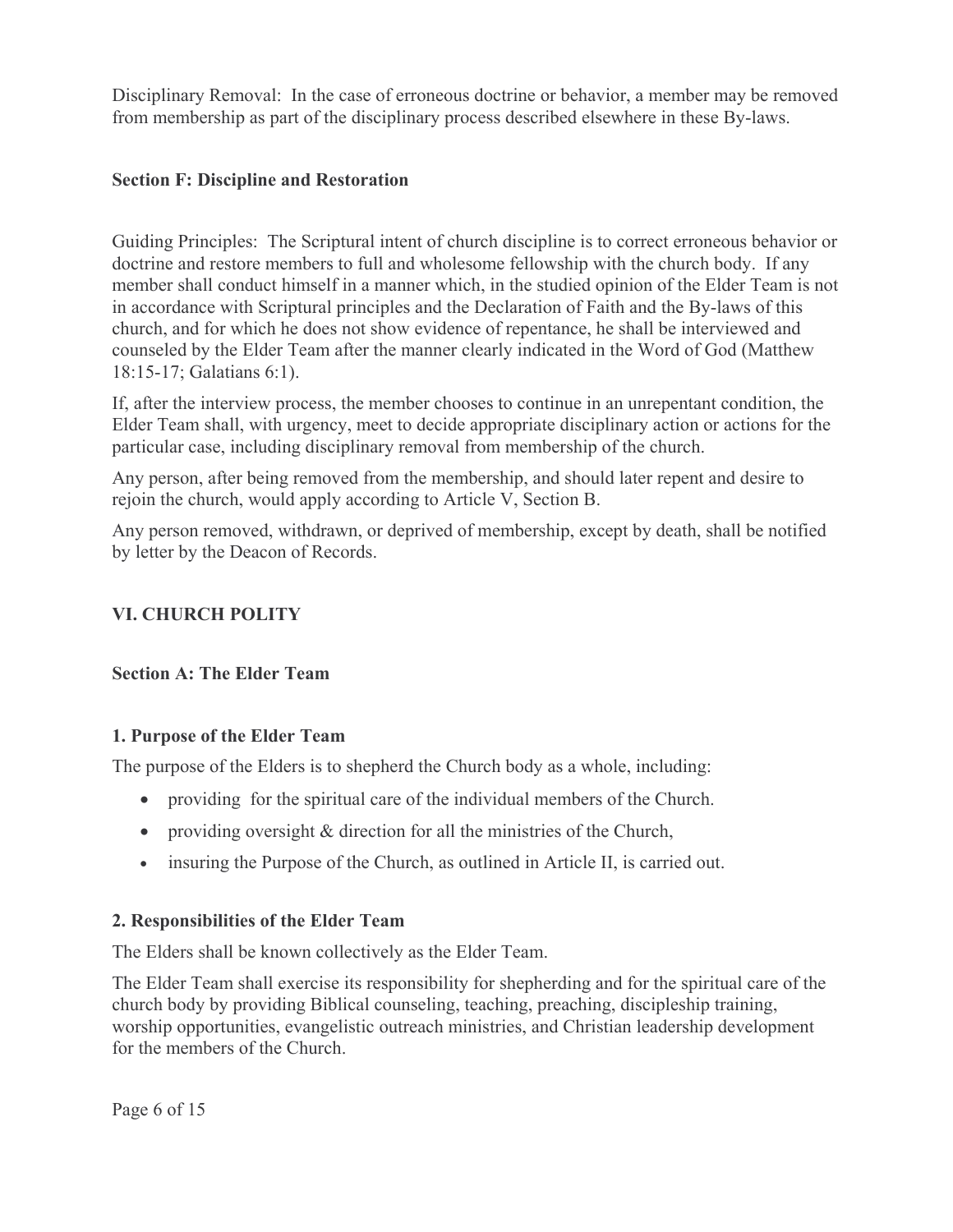The Elders shall act as the corporate officers of the Church. They shall have the right to enter into contracts and make binding commitments in all matters: legal, fiscal, fiduciary, and otherwise. They shall have the right to delegate signature authority to a single member of the Elder Team, and to delegate the day-to-day operations of the Church to paid staff and/or to deacons, in accordance with the deacon's duties & responsibilities as laid out in these by-laws.

The Elder Team shall conduct all the affairs of the Church subject to the Scriptures, and all applicable laws of the United States and the State of New Hampshire.

The Elder Team shall present an annual budget to the Church body for approval at the annual meeting. Budget items for staff compensation shall be prepared by the three permanent deacons and non-compensated elders and presented to the Elder Team. The Elder Team works with the Deacon of Finance to direct the disbursement of funds to ministry areas and other obligations.

The Elder Team shall have sole oversight of the approved budget of the Church, and have the authority to re-prioritize the spending of the Church within the aggregate constraints of the approved budget, if necessary, to insure the success of the Church in carrying out its purpose. Any such action shall be officially communicated to the church body.

The Elder Team shall interview, prepare, and present potential candidates for membership to the Church congregation.

The Elder Team shall meet as often as necessary, but at least a minimum of twice monthly, and shall work by consensus on all matters before them.

The Elders shall review annually the service of all Pastoral staff, including other members of the Elder Team. Such reviews will remain privileged and confidential within the Elder Team.

# 3. Organization of the Elder Team

The Elder Team shall consist of the Senior Pastor, and a minimum of two other qualified Church members who have been called by God to Eldership, have been examined by the existing Elders and congregation, and have been affirmed by the Church members. Elders may be added to the Elder Team at any time that the existing Elders believe it is appropriate and that God has called a person to fulfill the duties of an Elder.

Eldership is oftentimes a life-long calling, but there is a recognized need for occasional periods of rest and reflection. A first-time Elder shall be affirmed by the church body for a period of three years. Subsequently, Elders are affirmed by the church body for a period of five years, which is renewable indefinitely.

The Elders are free to organize themselves and to divide up responsibilities according to gifts and calling, but in all cases to insure that the Purpose of the Church is accomplished effectively.

The Elder Team shall have the authority to appoint ad hoc committees, such as they deem necessary to fulfill a need in the Church.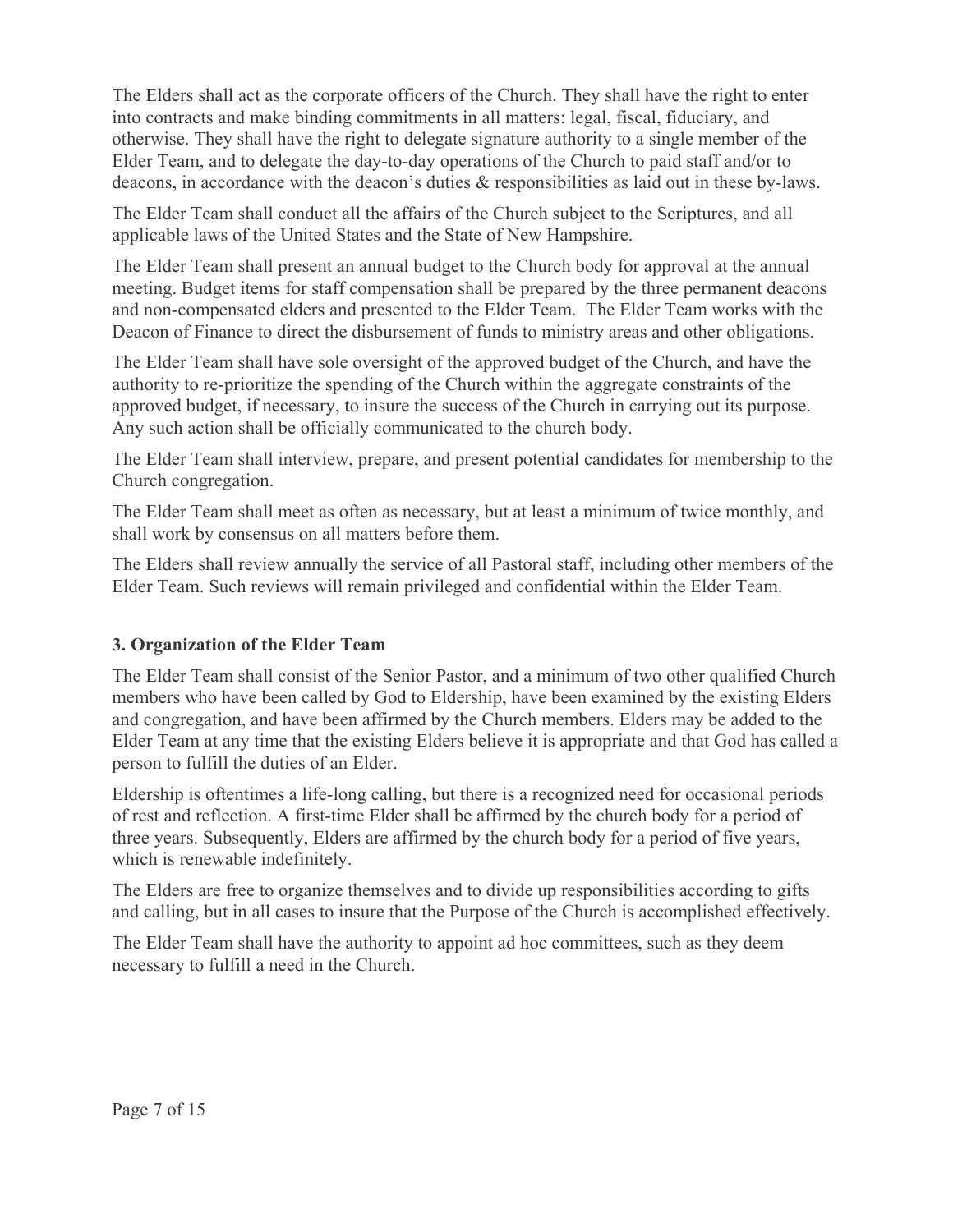# 4. Oualification and Appointment of Individual Elders

An elder shall be a member of the church and Biblically qualified as set out in 1 Timothy 3:1-7 and Titus 1:6-9. Absolutely no consideration to social status, income, ordination, level of formal education, or any non-Biblical quality may be used to determine qualification.

God's call on a person to become an elder is essential and must be recognized by both the candidate and the Elders.

All candidates for the Elder Team shall be examined prayerfully by the existing Elder Team. Once examined and approved, candidates for the Elder Team shall be presented to the congregation by the Elder Team so that the congregation may also examine the candidates. After a minimum of one public opportunity for the candidate(s) to be examined by the congregation, the Elder Team may call a special meeting for a congregational affirmation of the candidate(s). No other business shall be conducted during this meeting. The presence of a minimum of  $\frac{1}{2}$  of the corporate members of the Church constitutes a quorum for this meeting. Signed proxies from corporate members will be accepted for voting but shall not be used for determining the existence of a quorum. Voting shall be by closed ballot and a 2/3 super-majority affirmative vote is necessary for appointment.

The Church recognizes that Scripture teaches male leadership within the Church. Therefore, the Senior Pastor and the majority of Elders must be male. The Church also recognizes that Scripture makes exceptions for women who meet the above qualifications and whom God has called when positions become available.

# 5. Disqualification of Individual Elders

All individual Elders are subject to the authority of the Elder Team.

If at any time, an Elder's conduct or life circumstance ceases to be in accordance with Scriptural qualifications, they are expected to resign their position of Eldership immediately, and spare the witness of the Church from public disgrace. The Elder Team has the responsibility to ensure its members' integrity and faithfulness to the Lord. Therefore, an individual Elder may be dismissed by a consensus vote of the rest of the Elder Team.

In the case where accusations are made against an Elder, the accusations can be entertained by the other Elders only if the accusations are made by two or more credible witnesses, or if the accused Elder confesses to the sin. If the Elder denies the accusations, the accused Elder must suspend all Elder activity until the rest of the Elder Team meets to consider the accusations, and render a decision.

If the accusations are found to be true, the other Elders must act swiftly and Biblically, and must dismiss the offending Elder from their position publicly. There is no provision for the dismissed Elder to appeal the decision to the congregation. Depending upon the nature of the sin, the Elders may further discipline the dismissed Elder as a Church member, as provided in these by-laws in Article V. If the accusations are found to be false, the Elders must discipline the accusers swiftly and Biblically, as they deem appropriate for the circumstances of the accusation, in accordance with Article V of these by-laws.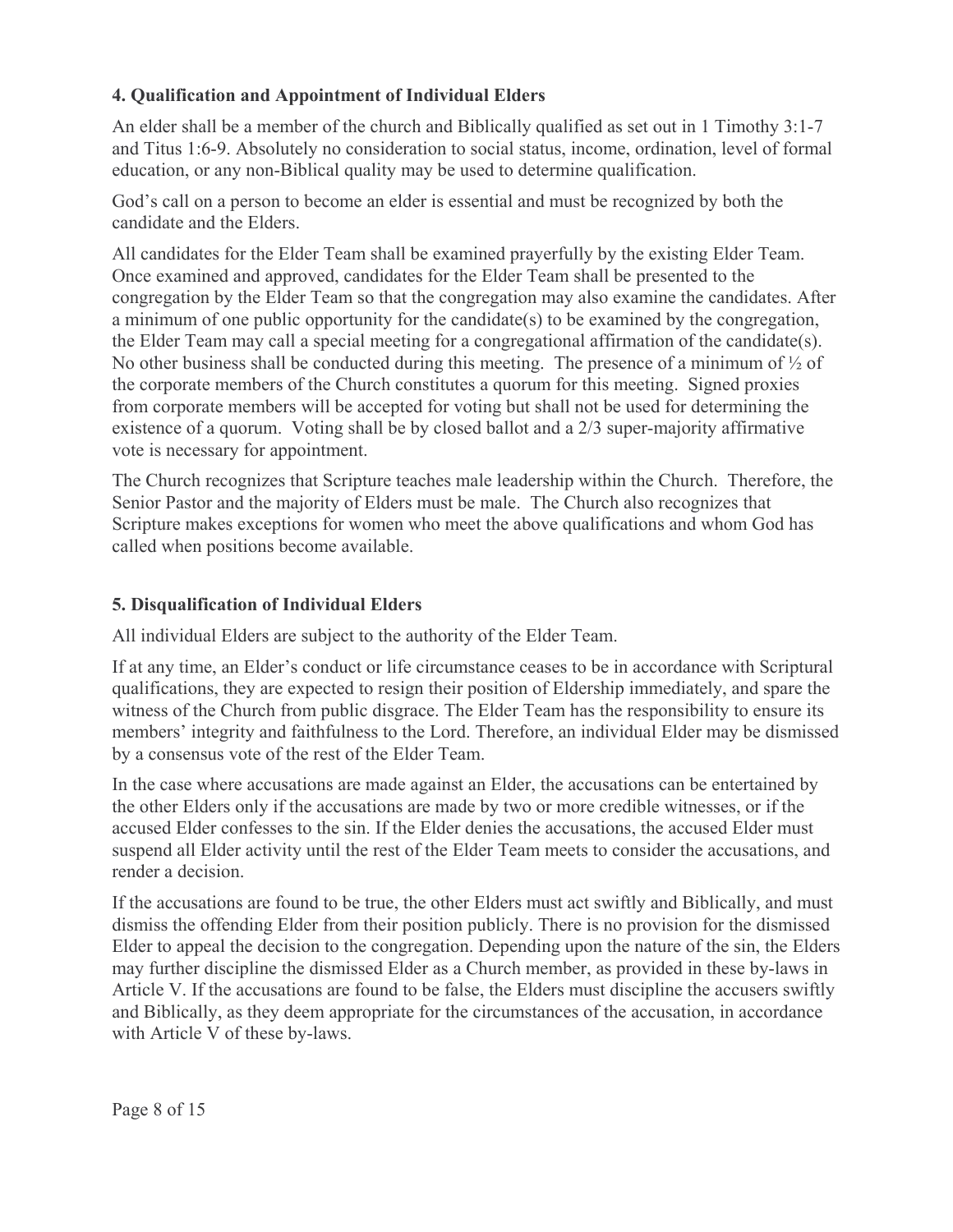## **6. Dismissal of the Elder Team**

An individual Elder may not be dismissed by the Church membership. If the Church membership has lost confidence in the Elder Team to carry out the Purpose of the Church as a whole. including the disciplining of its own members, the Church members may call for a meeting of the Church for the single purpose of holding a vote of no confidence for the entire Elder Team. If the vote of no confidence is sustained, the entire Elder Team shall be dismissed, the Senior Pastor's contract shall be terminated, and any other paid staff who are Elders shall have their contracts terminated.

A vote of no confidence for the Elder Team may be held only at a special business meeting of the Church held specifically for that purpose. No other business shall be conducted at this meeting. This meeting is called for by the signed petition of 25% of the corporate members of the Church presented to the Deacon of Administration, who will schedule the meeting to occur within 30 days of receiving the petition. The petition must state the Biblical reason(s) the petitioners believe the current Elder Team is no longer fit to serve as Elders. The warrant for the meeting, specifying the purpose of no confidence, must be posted 14 days as any other business meeting, according to Article IX of these by-laws.

Once the no confidence petition is presented to the Deacon of Administration, the Elders may not dismiss or re-assign any other officers of the Church.

The presence of a minimum of  $2/3$  of the corporate members of the Church constitutes a quorum for this meeting, and a quorum must exist at the time the vote is taken. Signed proxies from corporate members will be accepted for voting, but shall not be used for determining the existence of a quorum. The Elders, as members of Church, are allowed to participate in the vote. The Deacon of Administration shall serve as the moderator of the meeting.

At the no confidence meeting, the petitioners shall present their case. The Elders will have the right to answer and dispute all charges brought against them. Only the reasons on the petition for dismissal may be argued at the meeting. The vote of no confidence must be sustained by a 2/3 super-majority of the corporate members of the Church. Abstentions shall not count as votes in determining percentage.

# 7. Interim Governance After a Vote of No Confidence

Within three days after a vote of no confidence is sustained, the Deacon of Administration shall provide for pulpit supply, and present the names to the other permanent Deacons (Deacon of Records, Deacon of Finance) for their consensus.

Within seven days after a vote of no confidence is sustained, the Deacon of Administration shall make a request of the Conservative Congregational Christian Conference, or a similar evangelical ministry, for emergency assistance in finding an interim Senior Pastor. The Deacon of Administration shall bring a candidate for the interim position to all the other Deacons for their approval as quickly as possible after that.

Within 14 days of a sustained vote, the Deacons shall meet to appoint five corporate members to serve as a search committee for a Senior Pastor.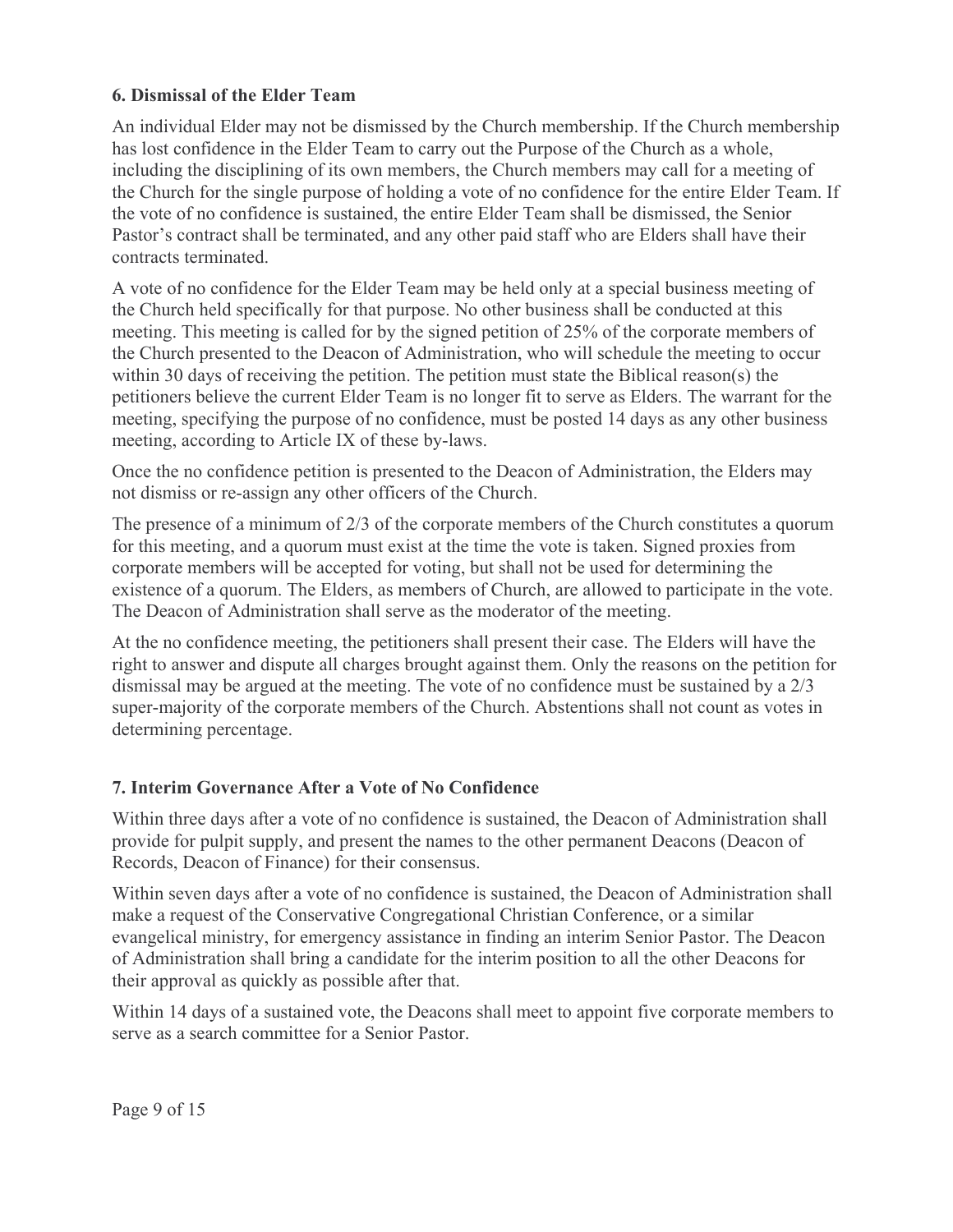Until a Senior Pastor is called by the Church, and the Elder Team is restored to the minimum of three members, the Deacons and staff shall work with the Interim Senior Pastor to insure the day-to-day operations of the church continue.

### **Section B: The Deacons**

## 1. Appointment, Terms, and Qualifications of Deacons

Deacons shall be appointed by the Elder Team and affirmed by the church membership.

Deacons shall be members of the church.

The term of appointment of a Deacon shall be three years.

The number of Deacons will be set by the Elder Team as needed to ensure leadership for various ministry areas in the church. Such designations shall be communicated with and affirmed by the church membership.

### 2. Responsibilities of Deacons

Deacons shall work as ministry leaders according to their gifts to assist the church in accomplishing its mission.

Each Deacon shall oversee and lead a designated area of ministry specified by the Elder Team.

Deacons shall meet quarterly with the Elders to assure good communications and accomplishment of the church mission. Additional meetings may be called if needed or requested by the Elders.

In addition to providing leadership to their ministry areas, Deacons may assist the Elders in activities of public worship in the church.

Each Deacon shall lead his area of ministry in a manner that reflects good stewardship of the human, financial and material resources authorized to that ministry in order to accomplish the mission of the church.

### **3. Deacon Ministries**

There shall be three permanent positions of deacon ministry:

- Deacon of Administration. He shall assist the Elder Team and Pastoral staff in the day- $\bullet$ to-day administration of the church. He shall act as coordinator of the deacons in matters of communications and meetings. In addition, he shall serve as assistant moderator of general church business when needed.
- Deacon of Finance (Treasurer). He shall be responsible for receipt and deposit of all monies of the church, including monies of any organization of the church entrusted to him. He shall draw checks in the name of the church to disburse monies pursuant to contracts, obligations, and commitments of the church, or on the order of properly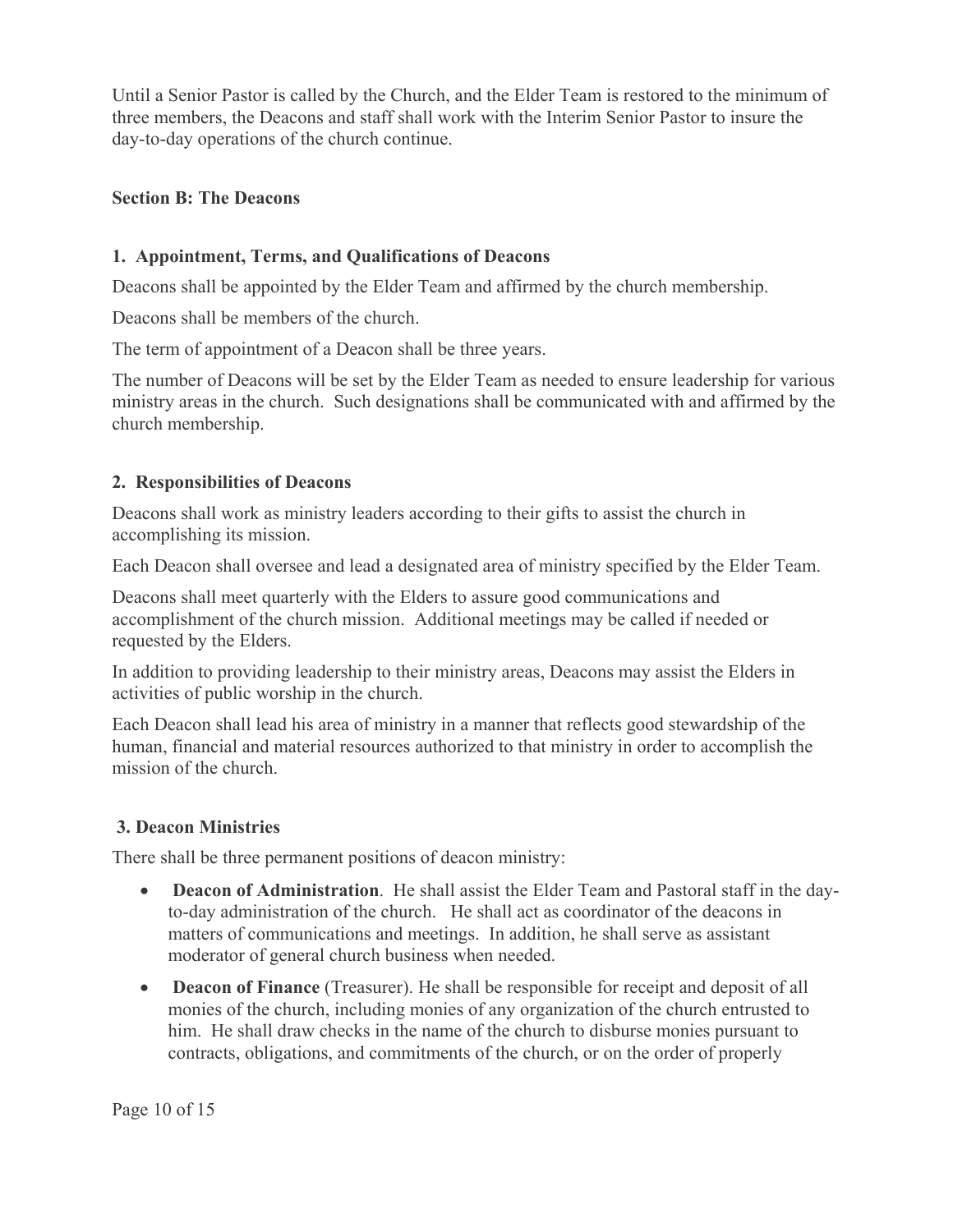authorized pastoral staff or Elder Team. He shall keep, in books belonging to the church, full and accurate accounts of all receipts and disbursements. He shall prepare a report of the annual meeting, and, as often as required by the Elder Team, provide a statement of the church's assets, liabilities, income and expenditures. He shall supervise those working in finance ministry and shall be bonded in an amount set by the Elder Team.

**Deacon of Records** (Clerk) He shall keep complete records of all business meetings of  $\bullet$ the church. He shall secure signatures of members subscribing to the by-laws. He shall keep a register of their names with dates of admission, dismissal, death and record of baptism and shall assist the Elder Team in issuing letters of dismissal and recommendation. He shall preserve all communications and written official reports on file and shall give legal notice of meetings when such notice is necessary. He shall give a written annual report to the church of membership statistics each year.

Additional Deacons may be designated to lead the ministries of music, evangelism, ushering, media technology, building and grounds, children's education, local missions, distant missions, hospitality, visitation, teen programs, family ministry, men's ministries, women's ministries and any others deemed necessary by the Elder Team to accomplish the mission of the church.

The Elder Team, with the assistance of each Deacon, shall establish a manual of guidelines and policies for their ministry area. This shall be updated annually and a copy shall be kept on file in the church office.

## **Section C: Pastoral Staff**

### **1. Senior Pastor**

The Senior Pastor shall be a man who is an ordained minister, chosen and called by the Elders, and affirmed by a super-majority of  $2/3$  of the church membership.

He shall meet the same Biblical qualifications required for eldership, be received into church membership, and installed by the Elders. He shall be an elder sharing in the spiritual welfare of the church, serving as preacher and teacher. He shall provide leadership for the services of public worship and the administration of the sacraments. He shall provide leadership for the religious education of the congregation, the counseling of its troubles and the comforting of its sick and bereaved.

The Senior Pastor will share in the administration of the church. He shall have general supervision over all other employees of the church. He shall be responsible for compiling and maintaining an up-to-date file of all persons in any way identified with the church, its congregation, church school and affiliated organizations. He shall issue letters of dismissal and recommendation when requested by the Elders in accordance with Article V Section B and **Article V Section F**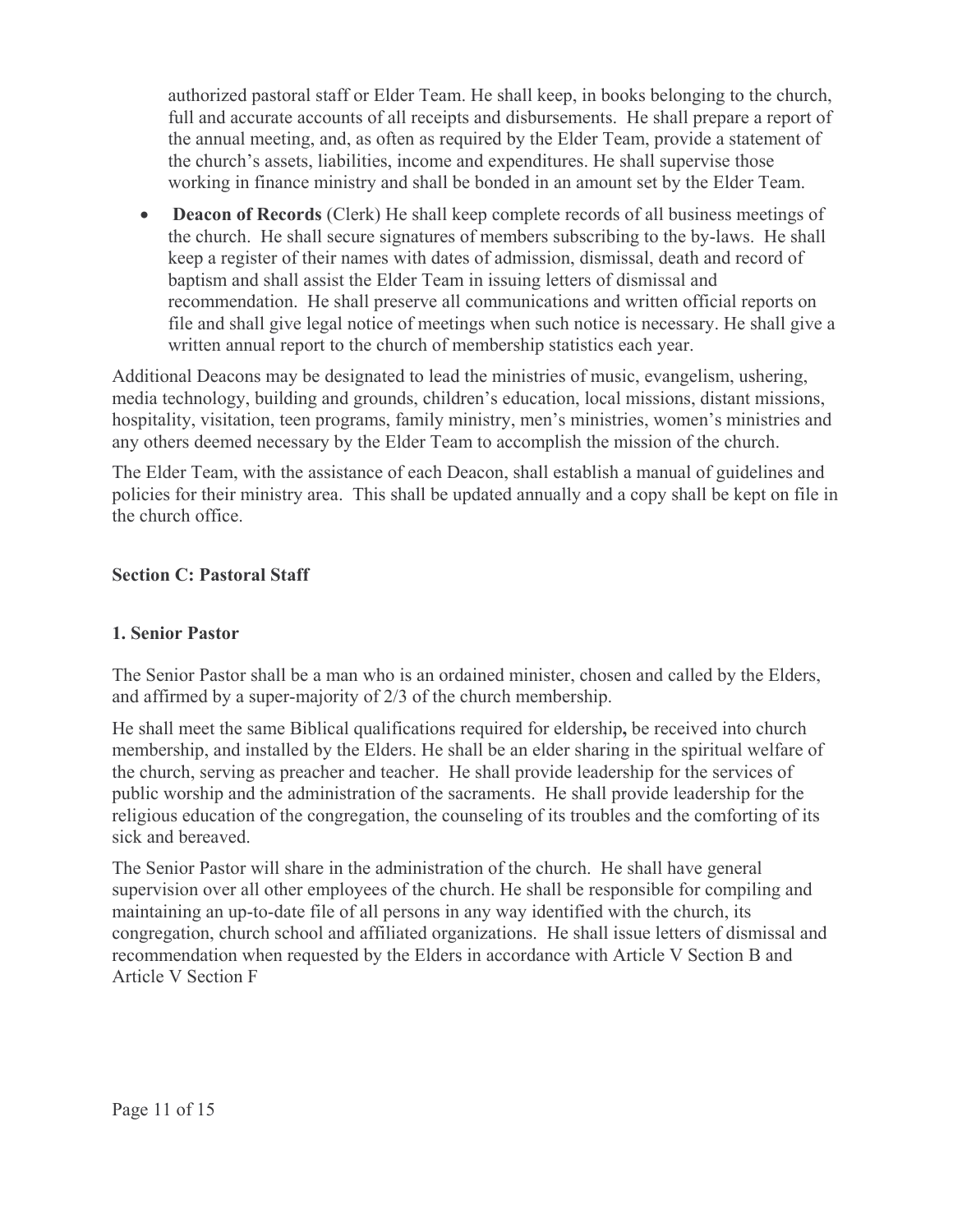### 2. Associate and Assistant Pastors

Additional Pastors may be called by the Elder Team and affirmed by the church membership.

Each assistant or associate pastor shall be a qualified candidate for ordination and a member of the church

Each assistant or associate pastor may or may not be called to be an elder. This shall be determined in accordance with Article VI Section A.

# 3. Church support staff

The Senior Pastor upon approval of the Elder Team may hire additional support staff. Costs associated with the compensation of paid support staff shall be within the designated amounts established by the annual budget.

Pastoral support staff shall exist to assist the pastoral staff and church in meeting its mission. They may, but not necessarily, include the positions of administration, worship and music leadership, teachers, secretarial support, financial services, cleaning, and maintenance.

Regularly employed support staff shall meet the qualifications of those required for church membership aside from attending membership classes and signing membership agreements.

# VII. (This section has been removed in its entirety, 01 February 2004).

# **VIII. ORGANIZATIONS**

No organization shall be formed within or considered to be a part of the church activities before the sponsors have submitted their plans to the Elder Team for their approval and sanction.

The various organizations are requested to confer with the Pastor from time to time regarding their plans and activities. All matters of importance which affect the church shall be submitted to the Elder Team for their approval.

No organization shall be permitted to function under the name of the church whose chairman or supervisor is not a member of the church.

All organizations within the church shall submit a written report of activities and finances at the Annual Meeting of the church.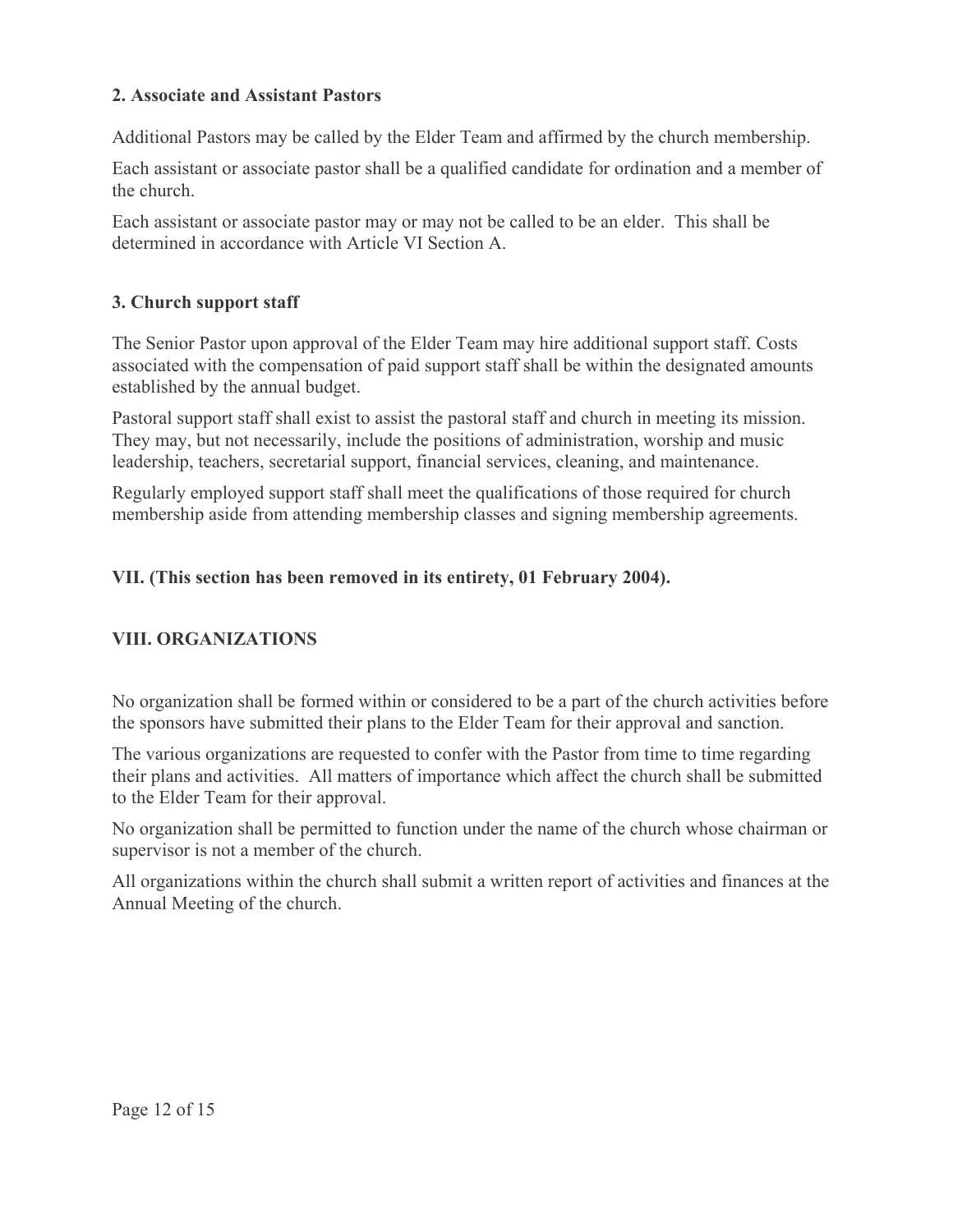### **IX. MEETINGS**

### **Section A: Worship**

Worship services, Sunday School services, and other Gospel services shall be conducted at such times as decided by the Elder Team.

The ordinance of the Lord's Supper shall be observed on the first Sunday of each month, unless otherwise designated by the Elder Team.

#### **Section B: Business**

The Annual Business Meeting of the church shall be held during the second Sunday of June each year. It shall be held for the purpose of receiving annual reports, confirming officers and delegates, and transacting such other business as may appear in the call or may be authorized in these By-laws. The Annual Meeting shall be called by the Deacon of Records, by posting a notice upon the church doors, bulletin boards, and in the church bulletin at least fourteen days before the date of this meeting.

The Elder team shall report to the corporate membership the quarterly financial results of the Church by the last Sunday of April, July, and October of each year. This requirement may be met by calling a special business meeting of the Church, if the members need to vote on a warrant article; having an informational meeting (no quorum required) where the results are presented and discussed informally; or by publishing the results in the Church bulletin or newsletter. The Elder Team shall be encouraged to report on various aspects of the ministry on the same timetable

Special Business Meetings of the church may be called at any time by the Deacon of Records when requested by either the Elder Team, or upon written request by five members specifying the purpose of the meeting. Notice of such a meeting shall be posted upon the church doors, bulletin boards, and in the church bulletin at least fourteen days before the date of this meeting. Only items on warrant will be discussed.

Quorum: Twenty-five percent of the corporate membership shall constitute a quorum for the transaction of business.

Voting: Only Corporate Members shall have the right to vote. Absentee or proxy ballots, written and signed, will be accepted.

No action of the Corporation shall be valid, when challenged at the time, unless a majority of the Corporate Members shall sustain a vote.

# X. AMENDMENTS AND CHANGES

Any of these by-laws from "Article IV. Government", through "Article IX. Meetings", may be